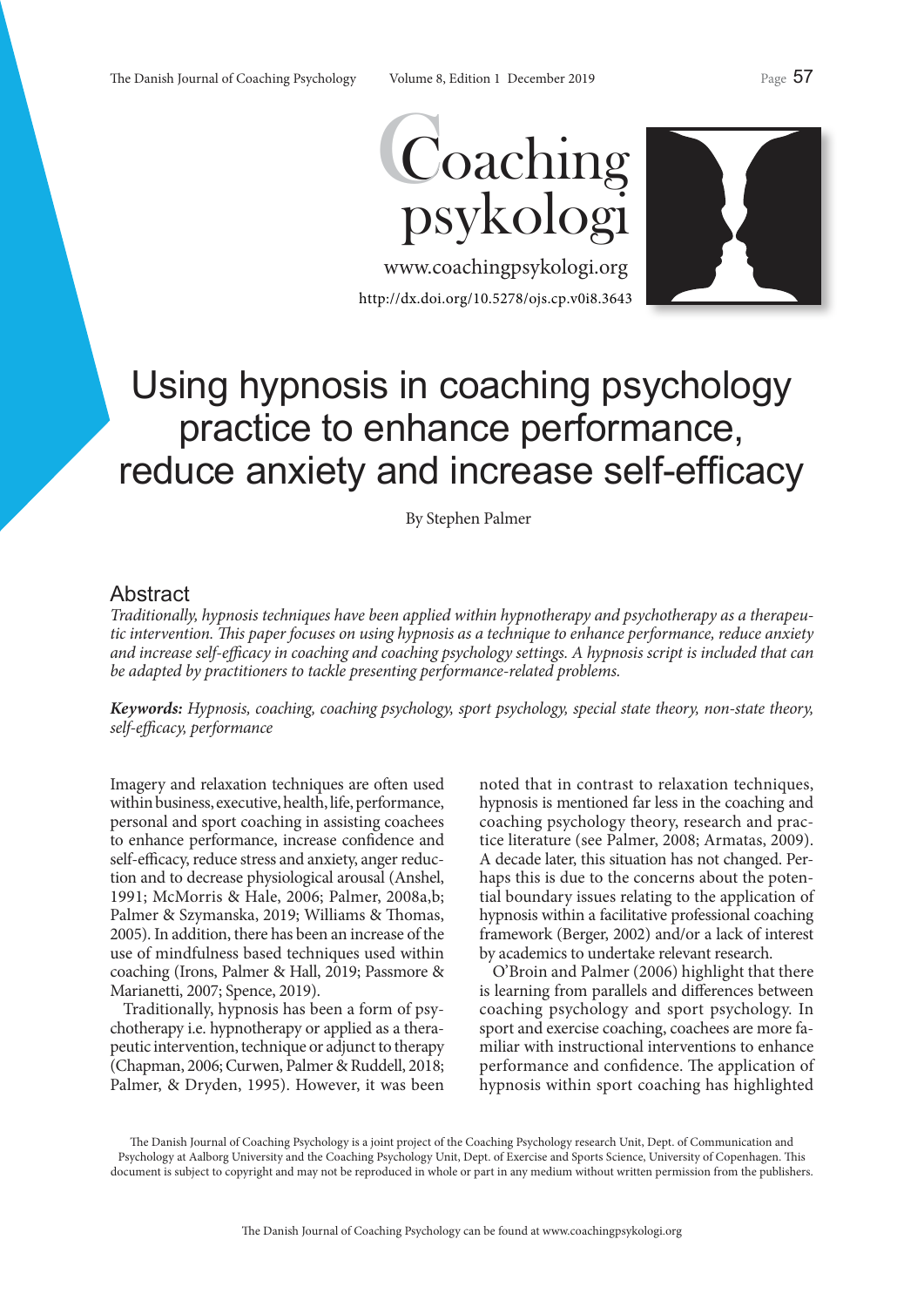the potential for enhanced self-efficacy and this is likely to lead to an increase in its use within the field (see Barker & Jones, 2005, 2006, 2008; Barker, Jones & Greenless, 2010, 2013). In sport psychology, self-efficacy is considered an important psychological variable as it is associated with optimal levels of performance (Bandura, 1997; Barker, Jones & Greenless, 2013). Increases in performance and self-efficacy can also be expected in hypnosis applied within professional and personal coaching although more research is necessary.

# What is hypnosis: special state, non-state and integration?

There are a number of contradictory explanations of what exactly is hypnosis. The two main theories that explain the nature of hypnosis are special-state and non-state. 'Special-state' theorists assert that the participant's appearance and selfreports strongly suggest that they are experiencing a trance-like state or disassociation (eg. Hilgard, 1977; Kirsch & Lynn, 1995; 1998). This is in contrast to 'non-state' theorists who associate hypnosis behaviour with the participant's expectancy, motivation and the interface between the practitioner and participant (see Chapman, 2006; Heap & Aravind 2002). Heap and Aravind describe the nonstate theory as (2002:55):

> The term 'hypnosis' is used to denote an interaction between two people (or one person and a group) in which one of them, the hypnotist, by means of verbal communication, encourages the other, the subject or subjects, to focus their attention away from their immediate realities and concerns and on inner experiences such as thoughts, feelings and imagery. The hypnotist further attempts to create alterations in the subjects' sensations, perceptions, feelings, thoughts and behaviour by directing them to imagine various events or situations that, were they to occur in reality, would evoke the intended changes. (p. 55)

Lazarus (1973) found that client expectancy played a key role in whether or not participants found hypnosis or relaxation helpful. When the participants who wanted hypnosis believed they were receiving relaxation and not hypnosis, the outcome was not

so effective, even though the interventions were identical. This finding would support the non-state theory. Cognitive behavioural therapy and coaching practice would normally be informed by nonstate theory (Palmer, 2008c).

An alternative explanation which describes the nature of hypnosis could be a theory that integrates both state and non-state theories. Barker, Jones and Greenlees (2013) have provided a definition combining dissociation and non-state theories. This definition may be a useful explanation to use with coachees (2013: 237):

> Hypnosis is an induced temporary condition of being, a state of dissociation (divided consciousness) differing mentally and physiologically from a person's normal state of being. This state can be influenced by attitudes, motivations, beliefs, and expectancies, by participants and hypnotherapist, and procedures in which a person in a usually relaxed state responds to suggestions for making alterations in perceptions, feelings, thoughts, actions, behavior, and or emotions. (p. 237)

# Stages of the hypnosis technique

In this paper, a six-stage hypnosis script will be described. The British Psychological Society (2001) highlighted three key areas where hypnosis involving mental and physical relaxation induction and deepening methods are used in addition to one or more of the following (2001:9):

- (i) Suggestions to encourage desired changes in perception, feelings, thinking and behaviour;
- (ii) Suggestions and guided imagery techniques to explore possible problems and conflicts that underlie the presenting complaints;
- (iii) The use of self-hypnosis by the client or patient to rehearse relaxation and other self-control methods.

The above can be used for to performance related issues, stress and increasing confidence and selfefficacy. There are a number of different stages of hypnosis, which vary depending upon which method is being used. The example provided in this paper has six stages: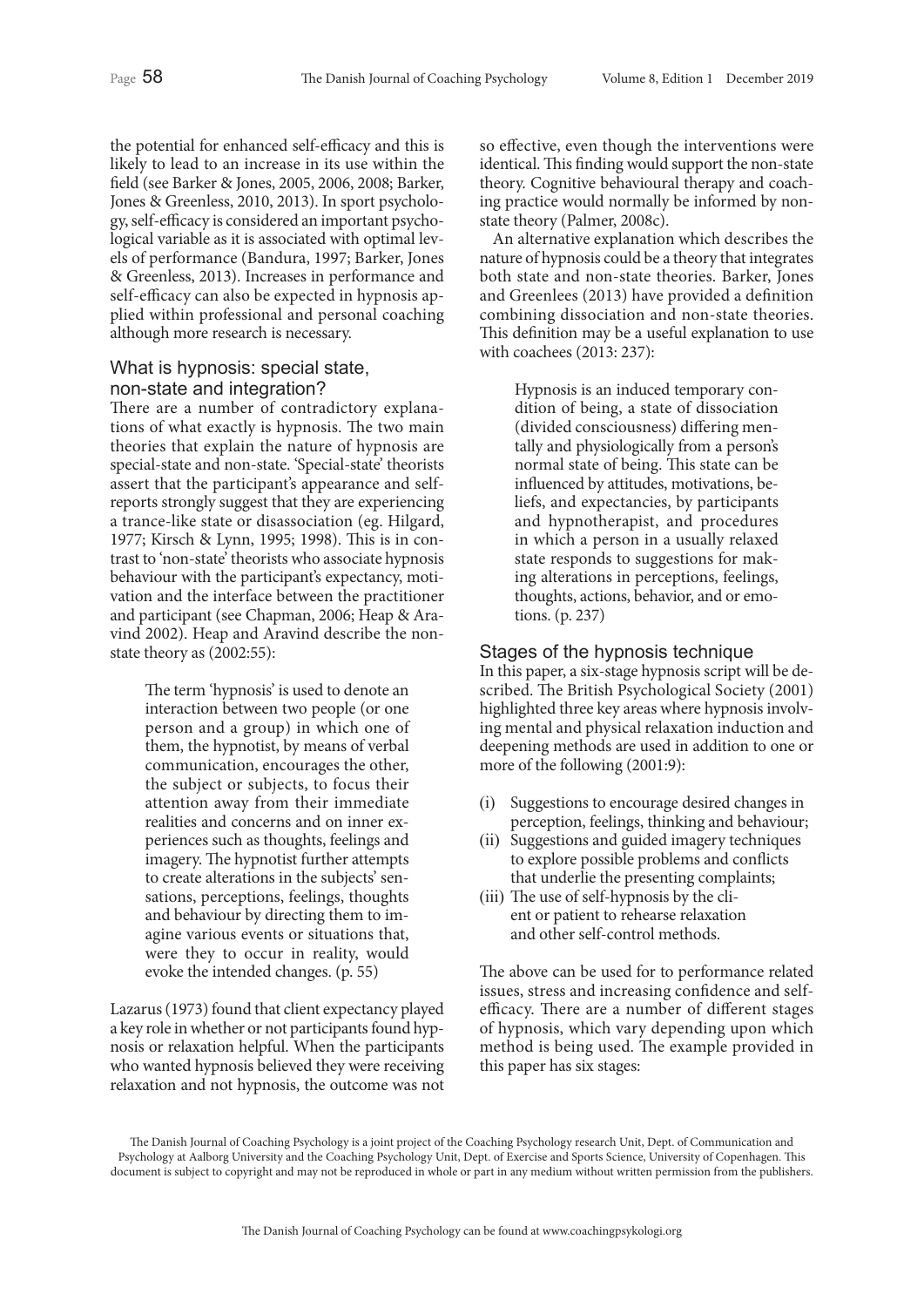- 1. Preparation (explanation)<br>2. Preliminary induction
- 2. Preliminary induction
- 3. Deepening
- 4. Cognitive restructuring (sometimes known as ego-strengthening)
- 5. Termination
- 6. Debrief

Stages 1, 2, 3, 5 and 6 are briefly described in the hypnosis script below and elsewhere (e.g. Curwen, Palmer & Ruddell, 2018; Dowd, 2000; Hartland, 1971; Heap & Aravind, 2002; Palmer, 1993, 1997).

Stage 4 is the cognitive restructuring and modification phase. In coaching or more specifically, rational emotive and cognitive behavioural coaching (Palmer, 1997), the coach will have previously elicited during the coaching session, relevant Stress Inducing Thoughts (SITs) and/or Performance Interfering Thoughts (PITs) and then helped the coachee to develop Stress Alleviating Thoughts (SATs) and/or Performance Enhancing Thoughts (PETs) (Neenan & Palmer, 2001; Palmer & Cooper, 2013). The SATs and/or PITs are then incorporated into the hypnosis script at stage 4. The standard script below should be revised to take account of

the situation the coachee wants to tackle. Reiterating the positive effects of hypnosis outside the coaching session can be beneficial and can have a useful post-hypnotic effect (Palmer, 1993). Imagery techniques such as Coping Imagery (see Lazarus, 1984; Palmer 2008d; Palmer & Cooper, 2013) can be included in the cognitive restructuring stage to help the coachee rehearse strategies to tackle stress and/or performance related situations they wish to address such as job interviews or giving presentations or dealing with difficult situations such as chairing meetings.

## Introduction to hypnosis script

The 'pauses' in the hypnosis script assist in underscoring the cognitive restructuring in order to enhance their effect (Palmer, 1993). A pause may be 2 to 3 seconds, and a long pause from 5 to 15 seconds. The practitioner varies the pause depending upon how relaxed the coachee appears to be. A longer pause can assist relaxation. Coachee feedback during the debrief stage can help to revise the script for the following meeting.

The script below is focuses on both general stress reduction and performance anxiety. Depending upon the presenting issue, sections can be left out.

## A COMBINED HYPNOSIS SCRIPT FOR PERFORMANCE ANXIETY AND STRESS

**Preparation explanation stage:** *Important to explain to the coachee about hypnosis and answer any questions. Providing a definition combining dissociation special state and non-state theories is recommended. In order to prepare the coachee, each stage of hypnosis and the prepared script can be explained and shared with the coachee.*

## Preliminary induction (adapted Palmer, 1993:33-6)

**(***NB. Preliminary induction acclimatises the coachee to their environment and prepares them for the Deepening Stage***)**

Can you make yourself as comfortable as possible in your chair

Pause

And if you would just like to close your eyes

Pause

If you would like to listen to the noises outside the room

Pause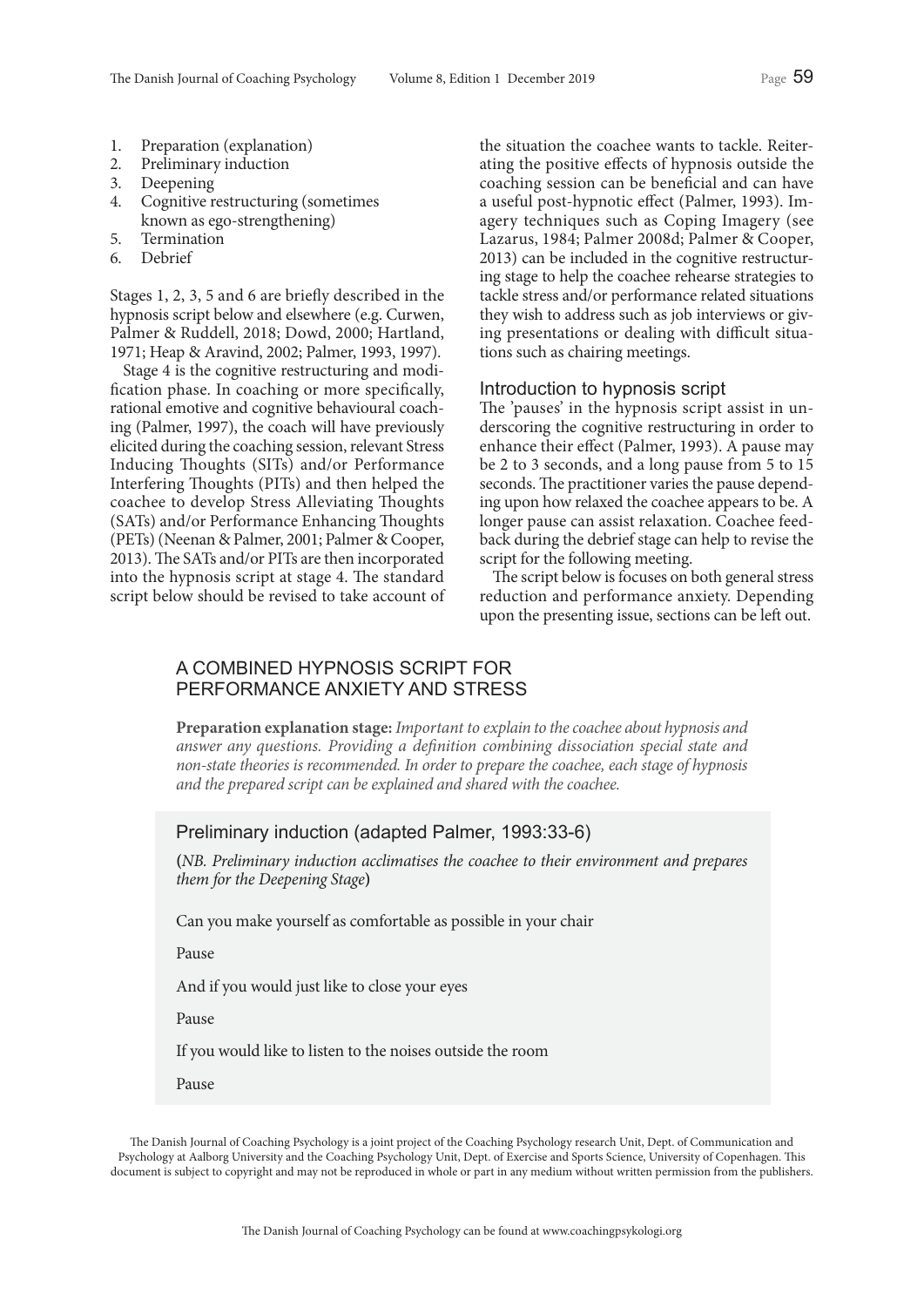And now listen to the noises inside the room

#### Pause

These noises will come and go probably throughout this session and you can choose to let them just drift over your mind and choose to ignore them if you so wish

#### Pause

You will probably notice how these noises and the sound of my voice will become softer and louder and softer again during this session. This is quite normal and will indicate that you are in a state of hypnosis

Pause

Let your whole body go limp and slack

Pause

Now keeping your eyelids closed and without moving your head, I would like you to look upwards, keep your eyes closed, just look upwards

Pause

Notice the feeling of tiredness, sleepiness

Pause

And relaxation

Pause

In your eye muscles

Pause

And when your eyes feel so tired, so very, very, tired, just let your eyes drop back DOWN

Pause

Notice the feeling of tiredness, sleepiness and relaxation in your eyes

Pause

Let this travel DOWN your face to your jaw

Pause

Now just relax your jaw

Pause

If your teeth are clenched, then unclench them

Pause

Now relax your tongue. If it's touching the roof of your mouth then just let it fall down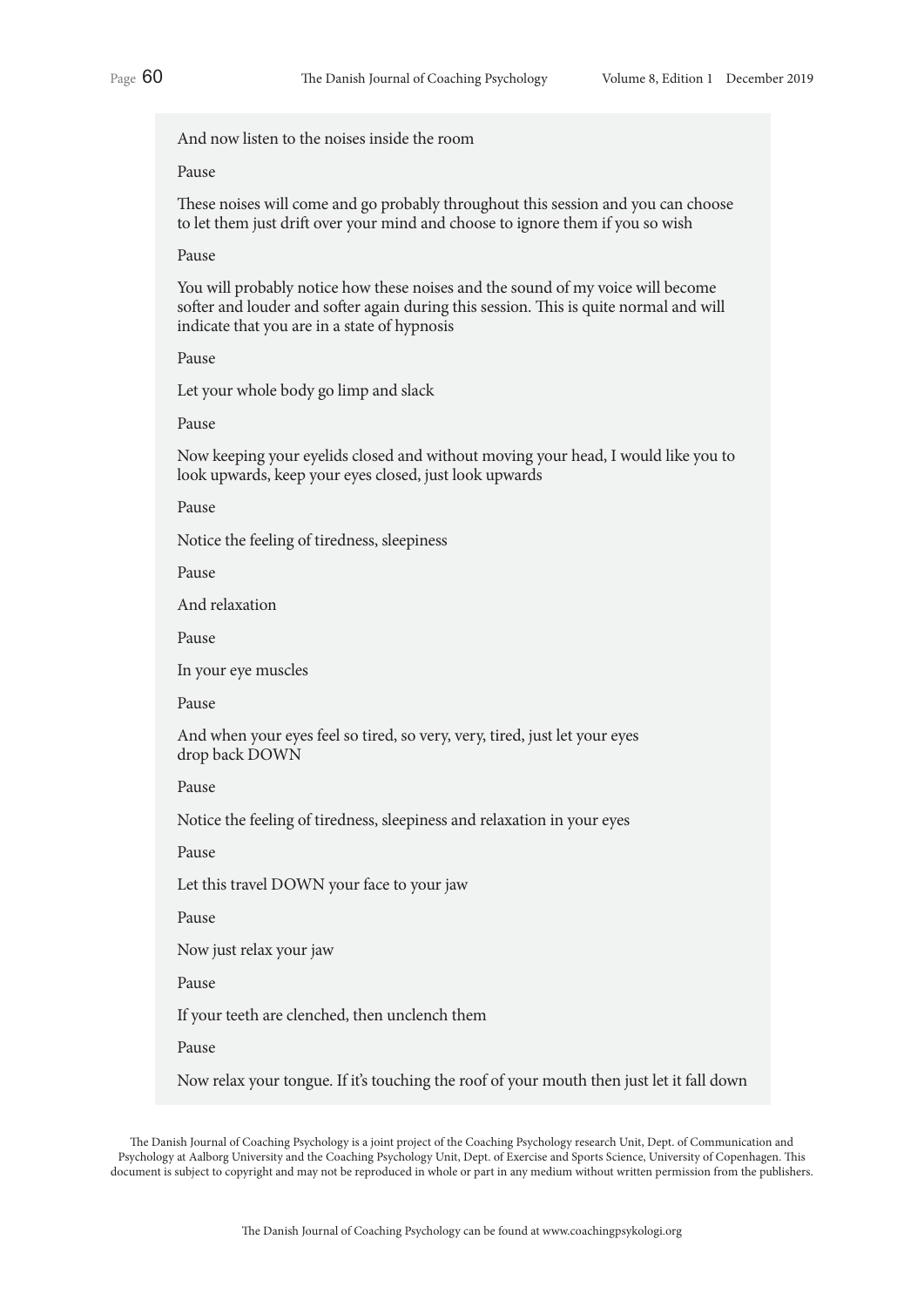Let the feeling of relaxation slowly travel up over your face to your forehead

Pause

To the top of your head

Pause

To the back of your head

Long pause

Then slowly DOWN through the neck muscles

Pause

and DOWN to your shoulders

Long pause

Now concentrate on relaxing your shoulders, just let them drop DOWN

Pause

Now let that feeling of relaxation in your shoulders slowly travel DOWN your right arm, DOWN through the muscles, DOWN through your elbow, DOWN through your wrist, DOWN to your hand, right DOWN to your finger tips

#### Long pause

Now let that feeling of relaxation in your shoulders slowly travel DOWN your left arm, DOWN through the muscles, DOWN through your elbow, DOWN through your wrist, DOWN to your hand, right DOWN to your finger tips

#### Long pause

And let that feeling of relaxation in your shoulders slowly travel DOWN your chest right DOWN to your stomach

Pause

Notice that every time you breathe out, you feel more and more relaxed.

Pause

Let that feeling of relaxation and tiredness travel DOWN from your shoulders DOWN your back, right DOWN through your back muscles

Long pause

Right DOWN your right leg, DOWN through the muscles, DOWN through your knee, DOWN through your ankle

Pause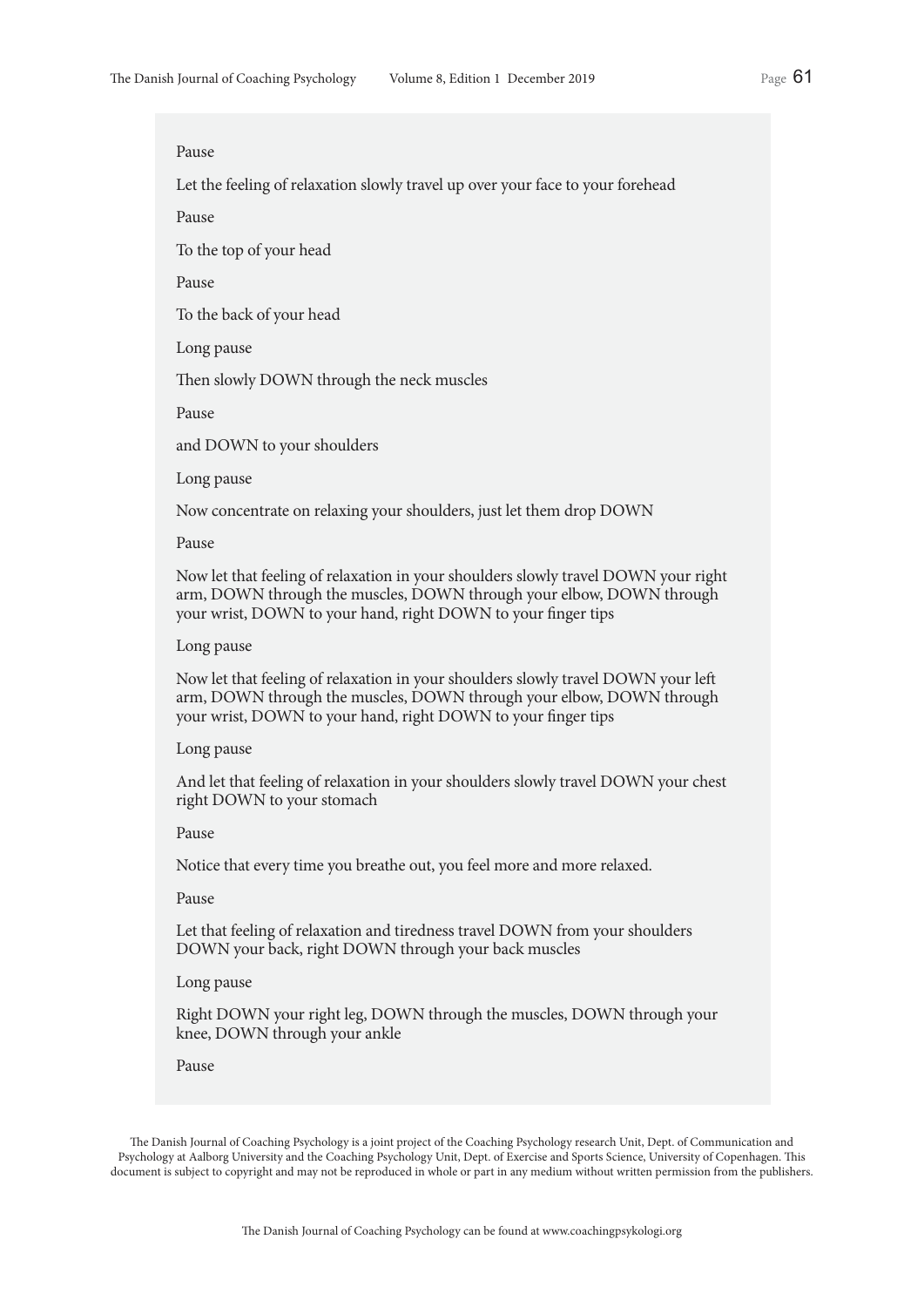To your foot, right DOWN to your toes

Long pause

Let the feeling of relaxation and tiredness now travel DOWN your left leg

Pause

DOWN through the muscles, DOWN through your knee, DOWN through your ankle

Pause

To your foot, right DOWN to your toes

Long pause

I'll give you a few moments now

Pause

To allow you to concentrate on any part of your body that you would like to relax even further

15 second pause or longer if necessary

## Deepening (adapted Palmer, 1993:36-8)

*(NB. Deepening assists the coachee in becoming more relaxed and prepared for the cognitive restructuring stage)*

I want you now to concentrate on your breathing

Pause

Notice how every time you breathe out, you feel more, and more, relaxed

Pause

With each breath you take you feel so relaxed, so very, very relaxed

Pause

Breathe in slowly through your nose and slowly out through your mouth

Pause

With each breath you take

Pause

Every time you take a new breath of air

Pause

You are becoming more and more relaxed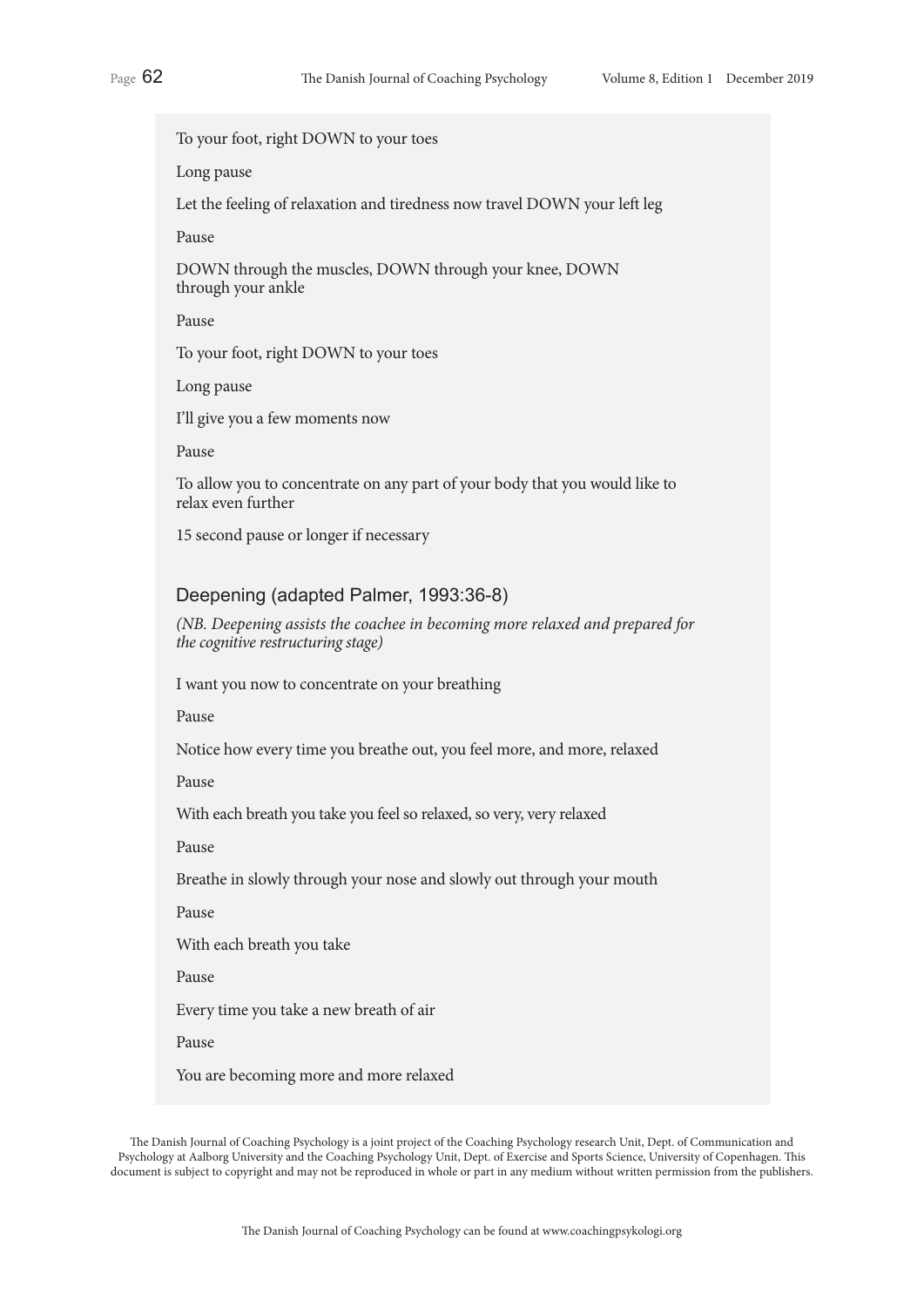Gradually you are drifting away as you become more,

Pause

On every out-breath you are becoming more, and more, sleepy

Pause

More and more deeply relaxed

Pause

Notice how, as you relax, you are breathing more, and more, slowly

Pause

And more, and more, steadily, as you become more, and more, deeply, very deeply, relaxed

Pause

You are drifting DOWN into a deep state of relaxation

Pause

Your whole body is becoming more, and more, relaxed, every time, you breathe out

Pause

I'm slowly going to count to five, and as I do, you will feel even more relaxed than you do now

Pause

One

Pause

NOW you are feeling more and more relaxed than you did a few minutes ago. More and more relaxed than you did a few seconds ago

Pause

Two

Pause

Notice how you are feeling so relaxed, that you are finding it so difficult to concentrate on my voice all the time

Pause

Three

Pause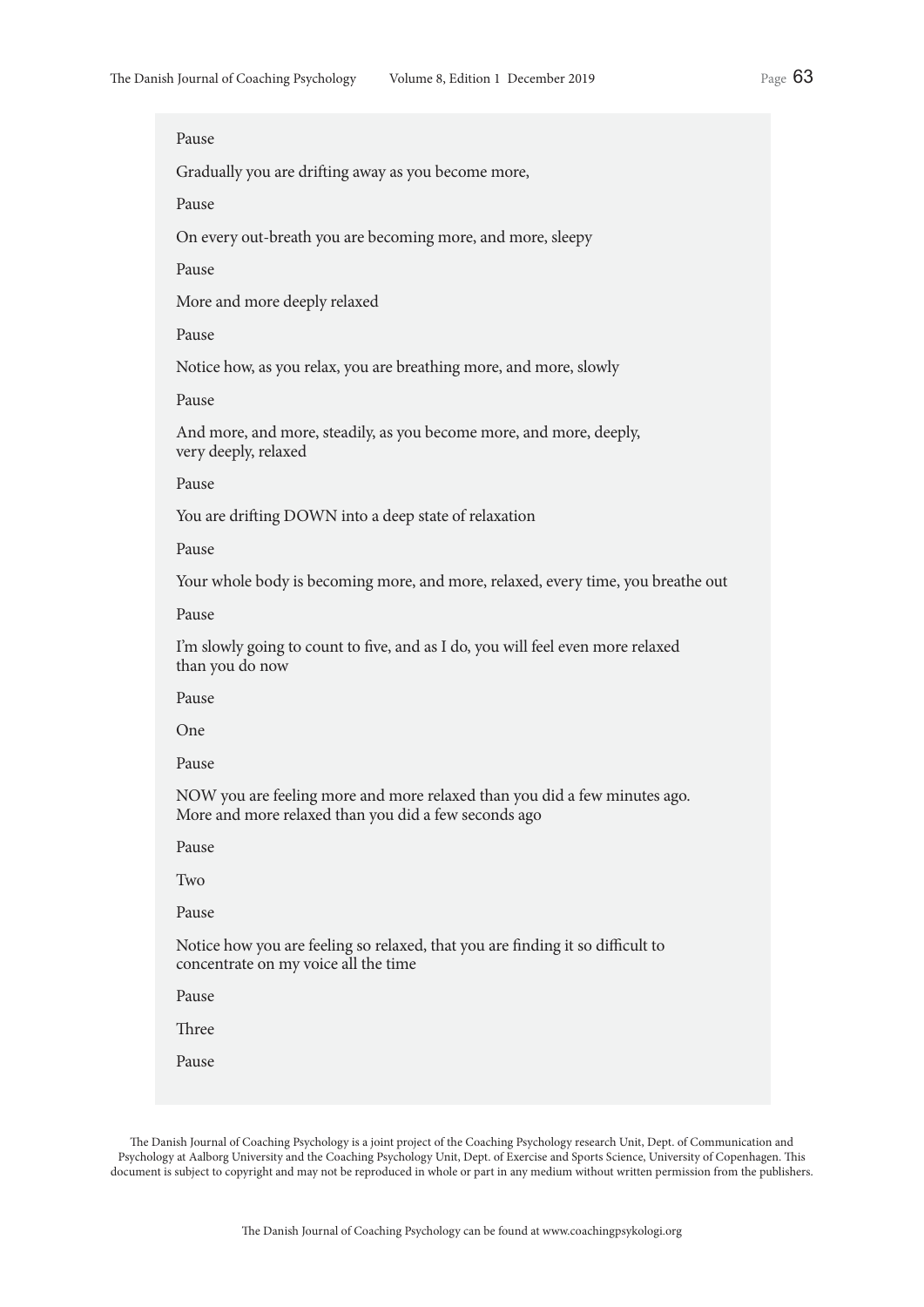NOW every time I say a number, every time you breathe out, you feel more and more deeply, very, very deeply relaxed. An overwhelming feeling of tiredness and relaxation is descending upon you as you listen to my voice

Pause

Four

You are feeling even more relaxed NOW than you did a few minutes, a few seconds ago. In a moment when I say the number five, but not quite yet, you are going to feel so very deeply relaxed...

Pause

Five

Pause

NOW you feel even more relaxed than you did a moment ago, more relaxed than a few seconds ago, much more relaxed than you did a few minutes ago, and very much more relaxed than you did a few hours ago.

Pause

## Cognitive restructuring (adapted Palmer, 1993: 38-41)

*(NB. Cognitive restructuring to assist the coachee in strengthening performance enhancing and/or stress reducing cognitions.)*

You are now so relaxed, so very relaxed, that you are becoming very aware of what I am saying to you

Pause

You are so aware that your mind is open to any positive and helpful suggestions I may make for your benefit

#### Pause

You are feeling so relaxed that when I make positive suggestions about your wellbeing and performance, you will accept these suggestions, and gradually over a period of time you will feel better and better, even though you will not be here with me

Pause

My suggestions will just drift over your mind and you will be able to remember all the relevant ones that will influence your feelings

Pause

Your thoughts

Pause

And your behaviour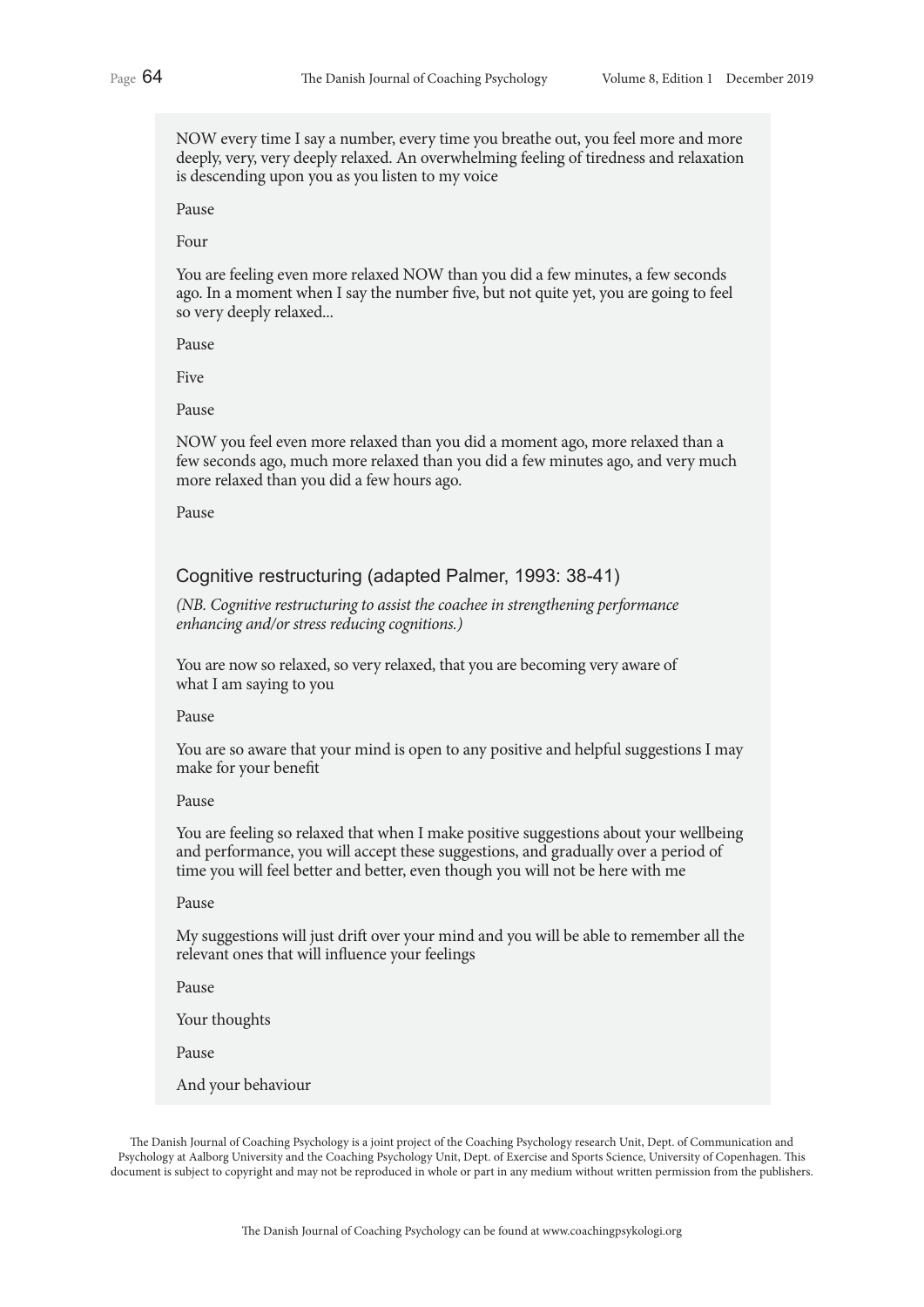As you feel more and more deeply relaxed during this session, you will find new energy to help you cope with any issues you may have had recently

Pause

New energy to tackle future challenges

Pause

New energy to lessen any fatigue

Pause

New energy to help you concentrate on your goals

#### Pause

A new strength of mind and body to deal with internal and external pressures

#### Pause

And as every day goes by, you will become more relaxed, and much calmer than you have been for some time

## Pause

And each day, you will feel far less tense, and far less concerned with unimportant matters

## Pause

And as this happens, your confidence will grow as your old concerns become a distant memory

## Pause

Week by week, day by day, hour by hour, minute by minute, second by second, your independence will grow

## Pause

Any stress or anxiety will fade away as you learn to cope with life (*NB Target relevant emotion according to the coachee's presenting problem*.)

#### Pause

You will be able to stand difficult situations much more easily

## Pause

You will no longer hear yourself saying 'I can't stand it', but instead you will realistically say to yourself, 'It's unpleasant but I CAN STAND IT'

#### Pause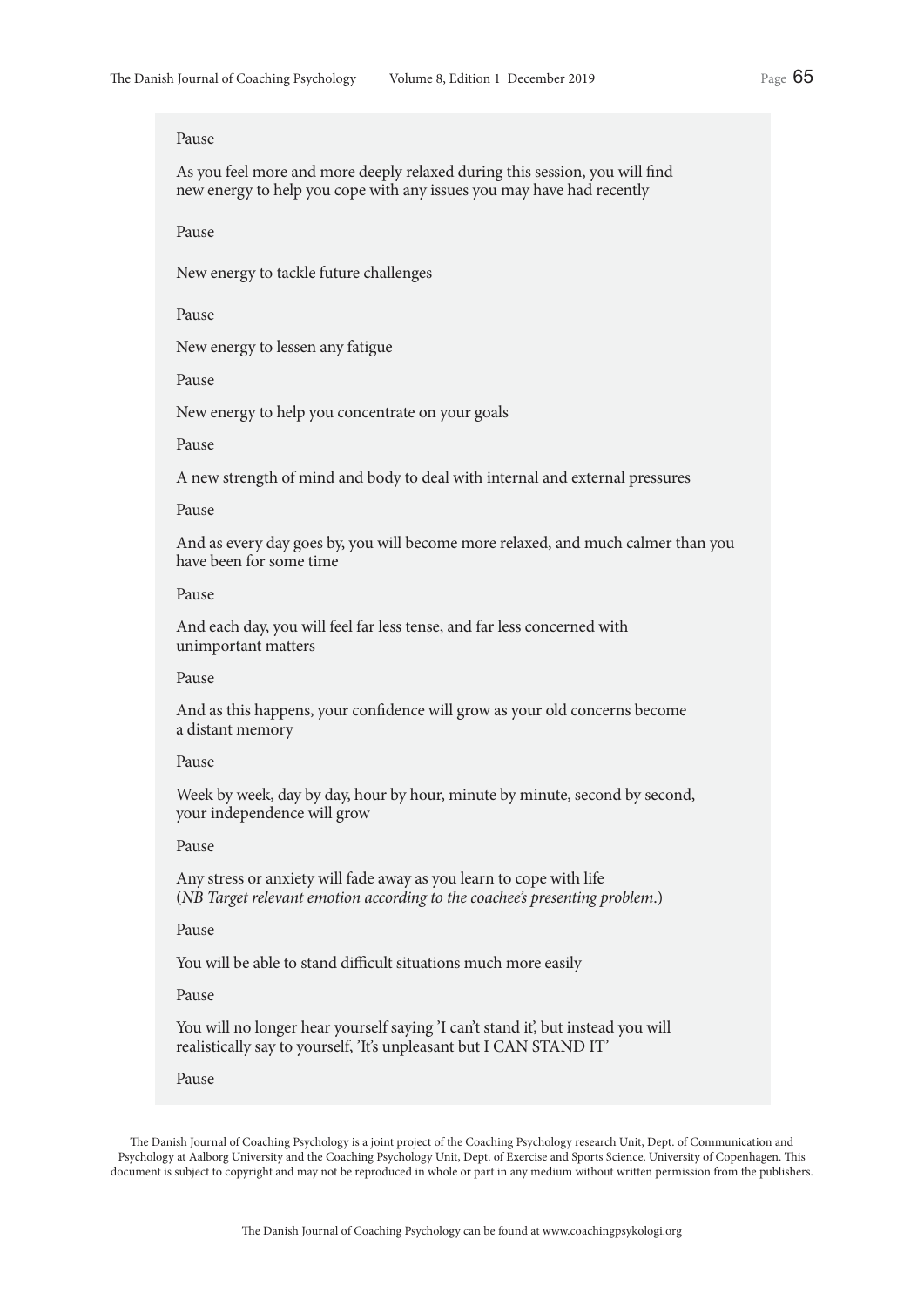As you learn that you can stand challenging situations, you will procrastinate less often and you will be able to start and continue your tasks more easily

## Pause

You can now see yourself coping with difficult situations (*NB Target the presenting problem such as attending a job interview, giving a presentation at work, or being assertive with work colleague and describe how the coachee will tackle possible challenges as they arise. This strategy is discussed and developed prior to the hypnosis session. Coping imagery or other appropriate imagery techniques to enhance self-efficacy and mastery could be inserted in this section*.)

## Pause

You will question whether things are really awful. They may be bad but are they really awful?

## Pause

As you realise that you can stand situations, and that things are seldom awful, you will be able to face challenges much more easily

#### Pause

If you fail at a task, you will not condemn yourself as a total failure

Pause

All it means is that you did not achieve your target

Pause

No more, no less

Pause

You will learn to accept yourself more for the person you are and not just for your achievements

Pause

Your internal demands, many of those unnecessary, inflexible musts and shoulds

## Pause

Will change to preferences and coulds and subsequently your stress and anxieties will lesson (*Target relevant emotion according to the coachee's presenting problem e.g. anxiety.*)

Pause

Gradually, as time goes by, you will feel better and better and your life will improve

Pause

And your recent concerns will be a thing of the past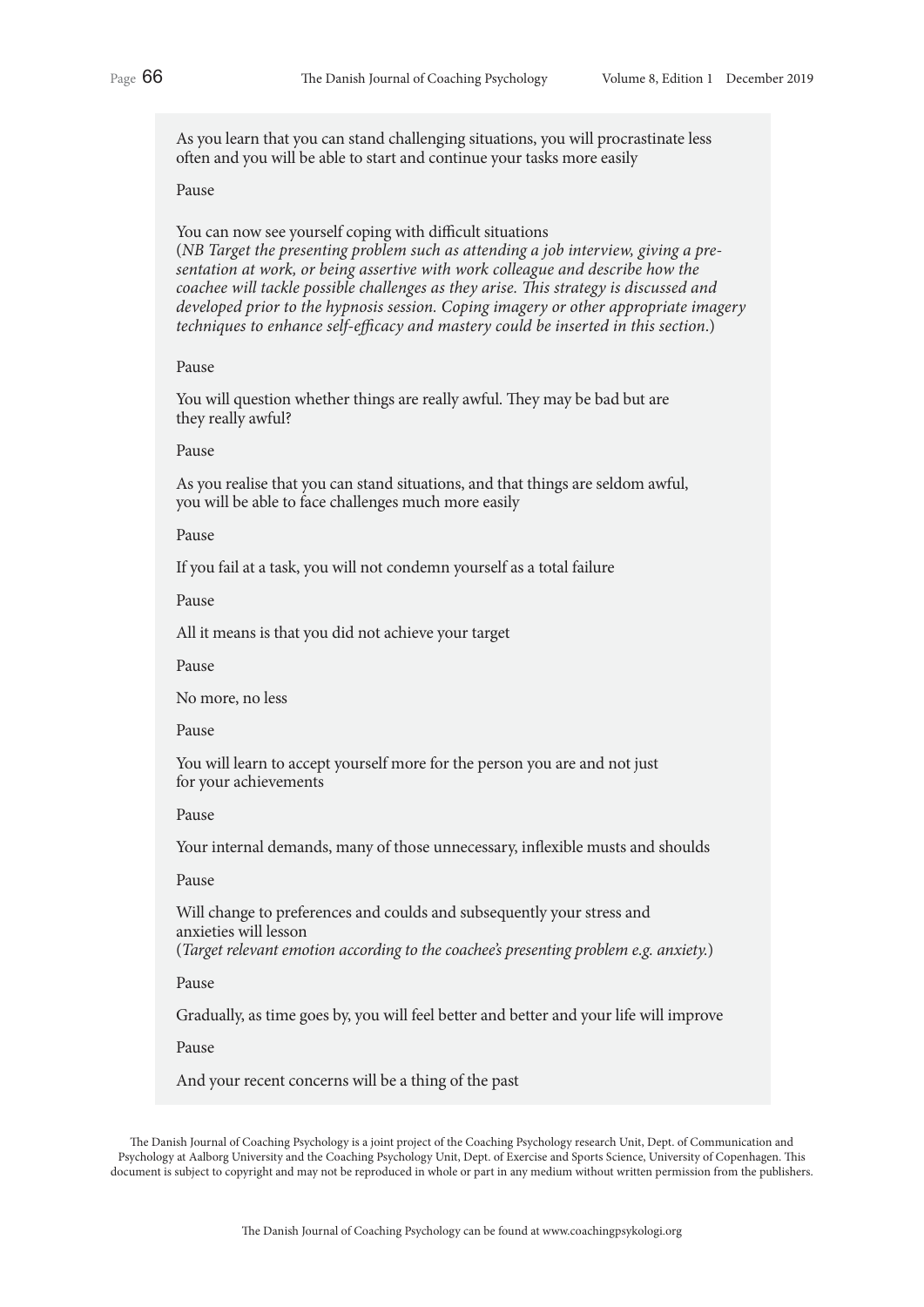And you will be able to put them behind you

Pause

## Termination (adapted Palmer, 1993: 43-4)

*(NB. Termination stage re-enforces post-hypnotic suggestions and increases the level of consciousness so the coachee can 'wake up' and feel in control.)*

In a few moments' time, but not quite yet, I am going to count to three, and when I do, you will open your eyes and wake up, and feel relaxed and refreshed

Pause

You will be able to remember or forget whatever you want to of this hypnosis session And you will be in full control of your body and mind

#### Pause

And wake up today on (insert here: day, time, location)

Pause

As I count to three, you will wake up (*NB Practitioner starts to speak louder with each subsequent number*)

Pause

One

Pause

TWO

Pause

**THREE** 

Pause

Open your eyes in your own time

## **Debrief**

*Obtain feedback from the coachee about their experience of hypnosis. Were the pauses too long, short or just right? Deal with any concerns that may be raised. Ask for suggestions how the script could be improved for their particular presenting problem(s).*

© Stephen Palmer, 1993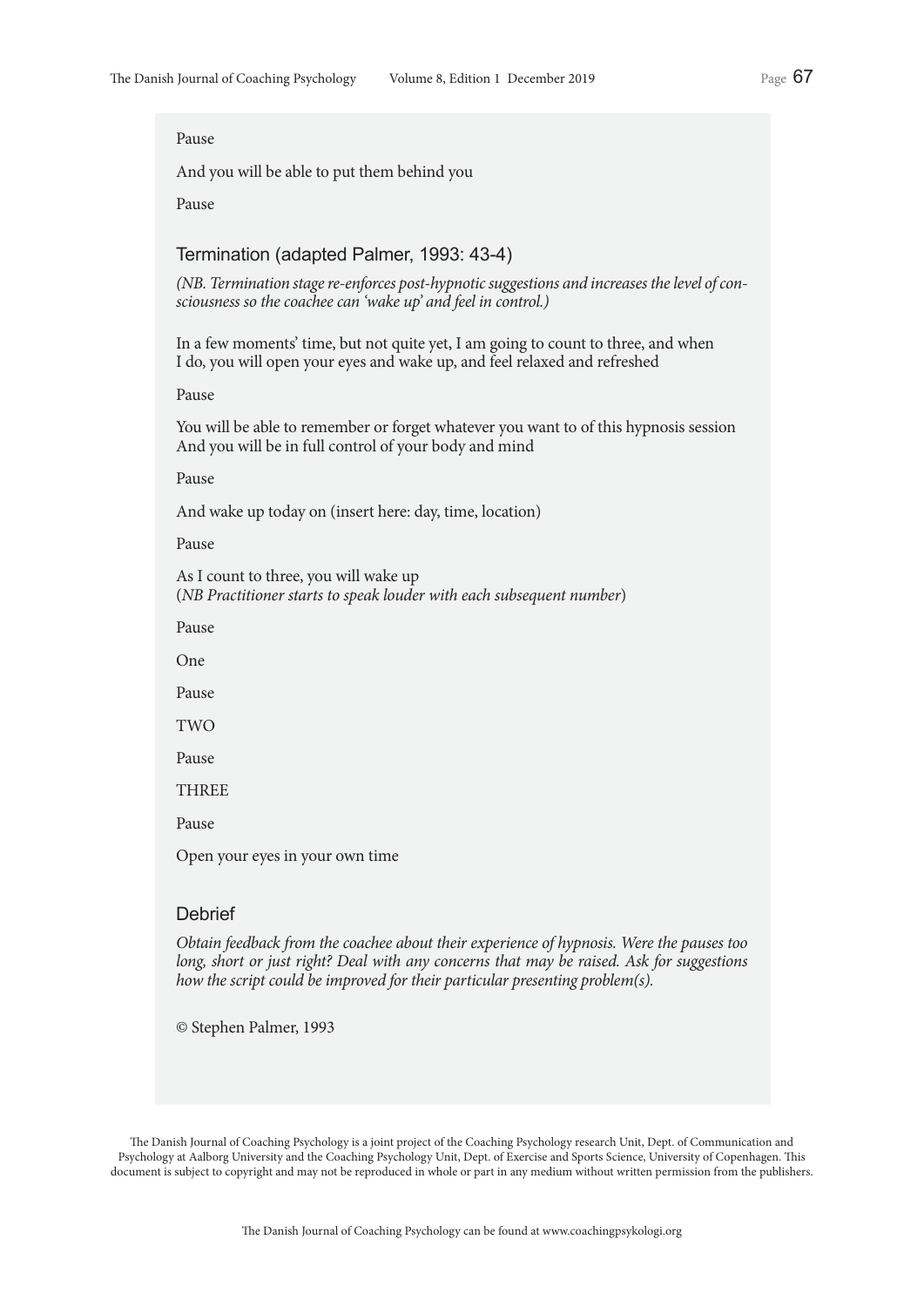## **Discussion**

Hypnosis has been used for a wide range of presenting problems and clinical disorders. However, in the field of coaching and coaching psychology its use has been rather limited. Similar to sport psychology, it could be used to enhance performance, reduce performance anxiety and increase self-efficacy. However, when considering the possibility of using hypnosis, the coach-coachee relationship needs to be carefully considered. Practice, ethical and boundary issues will need to be taken into account (Bachkirova & Baker, 2019; Berger, 2002; Law, 2005; O'Broin, & Palmer, 2019). Self-hypnosis is a possible alternative. For example, the coachee could use self-help material to record their own self-hypnosis session (see Palmer & Puri, 2006).

There are a number of guidelines for the use of hypnosis (eg Walker, W-L., 2016). The Nature of Hypnosis (BPS, 2001) publication provided some guidelines. Barker and associates (2013) developed short Guidance for Hypnosis Education in Sport Guidelines for the use of hypnosis. However, developing guidelines for the application of hypnosis to the field of coaching psychology practice is necessary.

Appropriate training in hypnosis is important and regular on-going supervision of coaching/ coaching psychology practice is always recommended, and sometimes mandatory, depending upon the professional body that the practitioner belongs to. It is worth noting that in some countries using any psychological technique or intervention may require national or state licensing.

## **Conclusion**

Palmer (2008: 261) recommends that hypnosis is used judiciously as an adjunct to coaching and coaching psychology practice to enhance performance, reduce stress and increase relaxation. This current paper has been informed by sport psychology coaching research relating to enhancing selfefficacy. However, the field of coaching and coaching psychology needs further research into the application of hypnosis.

## References

- Anshel, M. H. (1991). Relaxation training in sport: pros and cons. *Sport Health*, 9, 4, 23-24.
- Armatas, A. (2009). Coaching hypnosis: Integrating hypnotic strategies and principles in coaching. *International Coaching Psychology Review*, 4, 174–183.
- Bachkirova, T., & Baker, S. (2019). Revisiting the issues of boundaries between coaching and counselling. In S. Palmer & A. Whybrow (Eds), *Handbook of Coaching Psychology: A Guide for Practitioners, 2nd edition*. Abingdon, Oxon: Routledge.
- Bandura, A. (1997). *Self-efficacy: The exercise of control*. New York, NY: Freeman.
- Barker, J.B., & Jones, M.V. (2005). Using hypnosis to increase self-efficacy: A case study in elite judo. *Sport & Exercise Psychology Review, 1,* 36–42.
- Barker, J.B., & Jones, M.V. (2006). Using hypnosis, technique refinement and self- modelling to enhance self-efficacy: A case study in cricket. *The Sport Psychologist, 20,* 94–110.
- Barker, J.B., & Jones, M.V. (2008). The effects of hypnosis on self-efficacy, affect, and sport performance: A case study from professional English soccer. *Journal of Clinical Sports Psychology, 2,* 127–147.
- Barker, J., Jones, M.V., & Greenlees, I. (2010). Assessing the immediate and maintained effects of hypnosis on self-efficacy and soccer wall-volley performance. *Journal of Sport & Exercise Psychology, 32,* 243–252.
- Barker, J., Jones, M.V., & Greenlees, I. (2013). Using Hypnosis to Enhance Self-Efficacy in Sport Performers. *Journal of Clinical Sport Psychology,* 7, 228-247.
- Berger, J. (2002). The use of hypnosis and relaxation therapy in professional and life skills coaching. *The Australian Journal of Clinical Hypnotherapy & Hypnosis*, 23, 2, 81-88.
- British Psychological Society (2001). *The nature of hypnosis*. Leicester: British Psychological Society.
- Chapman, R.A. (2006). *The clinical use of hypnosis in cognitive behaviour therapy: A practitioner's casebook*. New York: Springer Publishing Company.
- Curwen, B., Palmer, S., & Ruddell. P. (2018). *Brief Cognitive Behaviour Therapy, 2nd edition.* London: Sage.
- Dowd, E.T. (2000). *Cognitive hypnotherapy.* Lanham, Maryland: Jason Aronson Inc.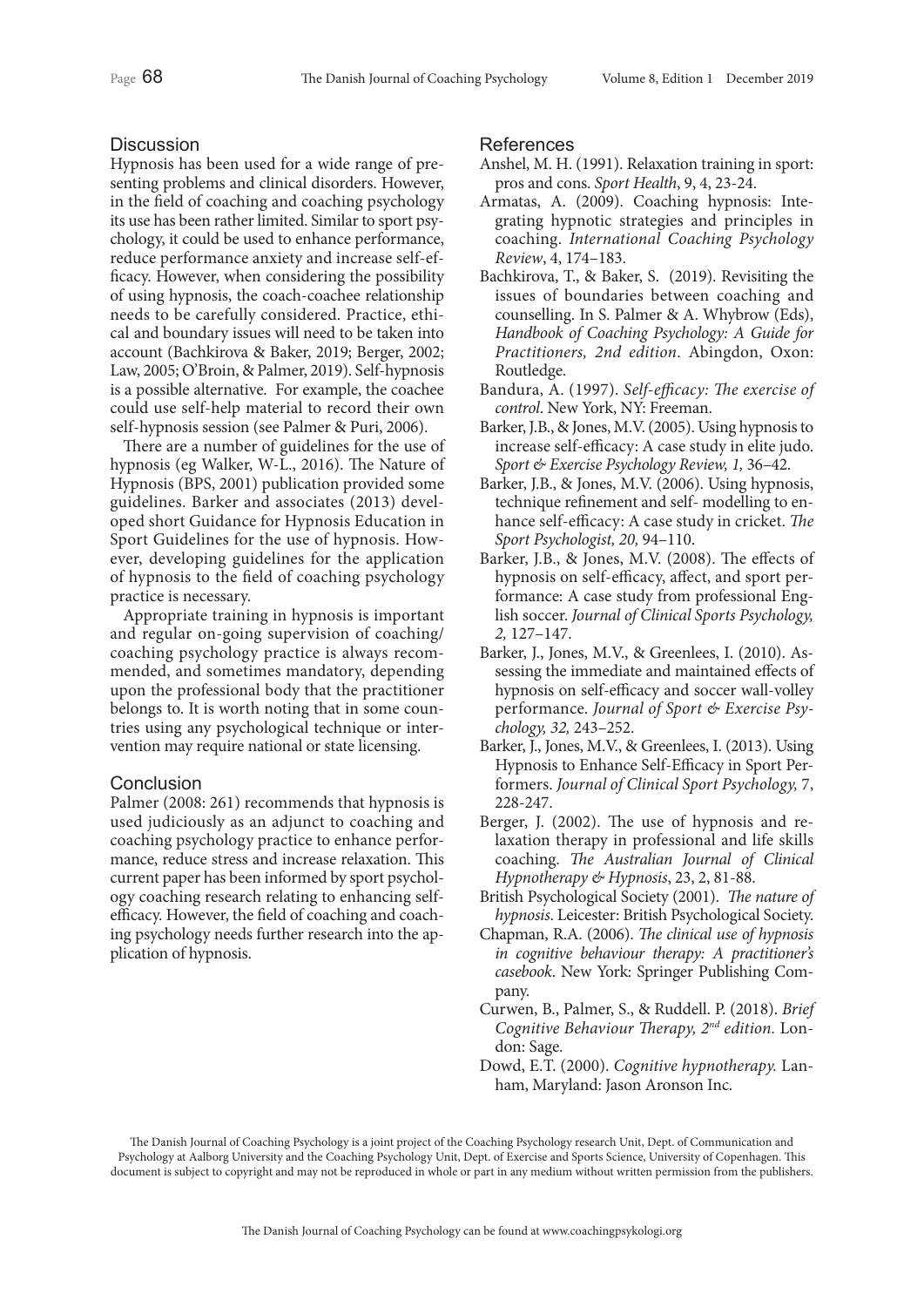- Hartland, J. (1971). *Medical and Dental Hypnosis and its clinical applications*. London: Bailliere Tindall.
- Heap, M., & Aravind, K.K. (2002). *Hartland's Medical and Dental Hypnosis, 4<sup>th</sup> edition.* London: Churchill Livingstone.
- Hilgard, E.R. (1977). *Divided consciousness: Multiple controls in human thought and action.* New York, NY: Wiley.
- Holmes, P., & Collins, D. (2002). Functional equivalence solutions for problems with motor imagery. In I. Cockerill (Ed), *Solutions for sports psychology*. London: Thomson.
- Irons, C., Palmer, S., & Hall, L. (2019). Compassion focused coaching. In S. Palmer & A. Whybrow (Eds), *Handbook of Coaching Psychology: A Guide for Practitioners, 2nd edition*. Abingdon, Oxon: Routledge.
- Kirsch, I., & Lynn, S.J. (1995). The altered state of hypnosis. *The American Psychologist*, 50, 846– 858. doi:10.1037/0003-066X.50.10.846
- Kirsch, I., & Lynn, S.J. (1998). Dissociation theories of hypnosis. *Psychological Bulletin,*123, 100– 115. PubMed doi:10.1037/0033-2909.123.1.100
- Law, H. C. (2005). The Role of Ethical Principles in Coaching Psychology. *The Coaching Psychologist*. 1, (1) 19-20.
- Lazarus, A. A. (1973). 'Hypnosis' as a facilitator in behavior therapy, *International Journal of Clinical and Experimental Hypnosis*, 21: 25-31.
- Lazarus, A. A. (1984). *In the Mind's Eye*. New York: Guilford Press.
- McMorris, T., & Hale, T. (2006). *Coaching science: Theory into practice*. Chichester: John Wiley & Sons.
- Neenan, M., & Palmer, S. (2001). Cognitive Behavioural Coaching. *Stress News*, 13, 3, 15-18.
- O'Broin, A., & Palmer, S. (2006). Win-win situation? Learning from parallels and differences between coaching psychology and sport psychology. *The Coaching Psychologist*, 2, 3, 17-23.
- O'Broin, A., & Palmer, S. (2019). The coaching relationship: a key role in coaching processes and outcomes. In S. Palmer & A. Whybrow (Eds), *Handbook of Coaching Psychology: A Guide for Practitioners, 2nd edition*. Abingdon, Oxon: Routledge.
- Palmer, S. (1993). *Multimodal Techniques: Relaxation and Hypnosis*. London: Centre for Stress Management & Centre for Multimodal Therapy.
- Palmer, S. (1997). A rational emotive behaviour approach to hypnosis. *The Rational Emotive Behaviour Therapist,* 4, 2, 34-59.
- Palmer, S. (2008a). Multimodal Relaxation Method. *The Coaching Psychologist*, 4, 2, 90-94.
- Palmer, S. (2008b). Multimodal coaching and its application to workplace, life and health coaching. *The Coaching Psychologist*, 4, 1, 21-29.
- Palmer, S. (2008c). The judicious use of hypnosis in coaching and coaching psychology practice. *International Coaching Psychology Review*, 3 (3), 253-262.
- Palmer, S. (2008d). Coping imagery. *The Coaching Psychologist*, 4, 1, 39-40.
- Palmer, S., & Dryden, W. (1995). *Counselling for Stress Problems*. London: Sage.
- Palmer, S., & Puri, A. (2006). *Coping with Stress at University: A survival guide*. London: Sage.
- Palmer. S., & Cooper, C. (2013). *How to deal with stress*. London: Kogan Page.
- Palmer, S., & Szymanska, K. (2019). Cognitive Behavioural Coaching: an integrative approach In S. Palmer & A. Whybrow (Eds), *Handbook of Coaching Psychology: A Guide for Practitioners, 2nd edition*. Abingdon, Oxon: Routledge.
- Passmore, J., & Marianetti, O. (2007). The role of mindfulness in coaching. *The Coaching Psychologist*, 3, 3, 131-137.
- Spence, G. B. (2019). Mindfulness in coaching: a self-determination theory perspective. In S. Palmer & A. Whybrow (Eds), *Handbook of Coaching Psychology: A Guide for Practitioners, 2nd edition*. Abingdon, Oxon: Routledge.
- Walker, W-L. (2016). Guidelines for the use of hypnosis: When to use Hypnosis and when not to use. *Australian Journal of Clinical and Experimental Hypnosis*, 41, 1, 41–53.
- Williams, P., & Thomas, L. J. (2005). *Total life coaching: A compendium of resources*. New York: W.W. Norton.